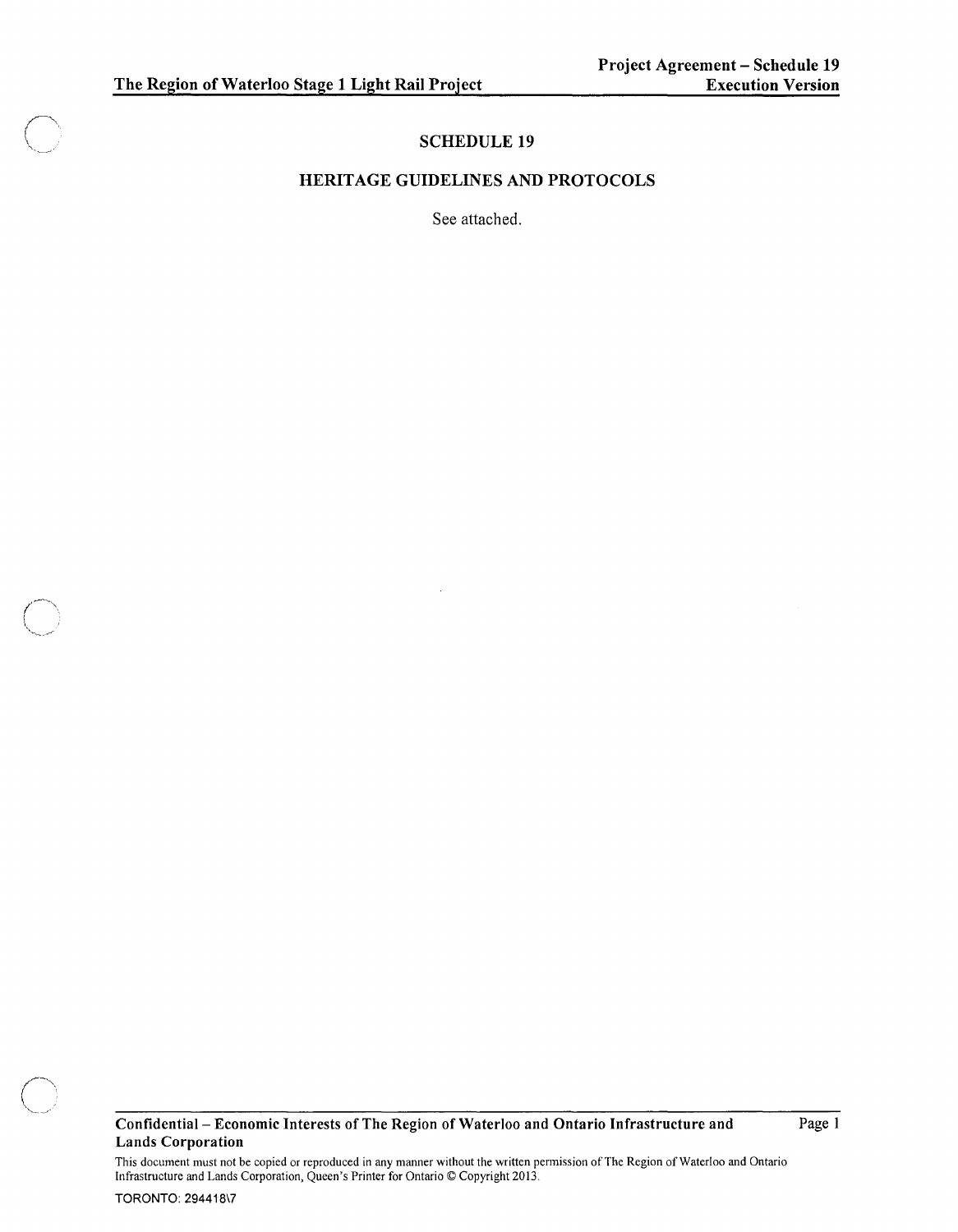# BEST PRACTICE GUIDELINES FOR THE TREATMENT OF HUMAN SKELETAL REMAINS DISCOVERED OUTSIDE A LICENSED CEMETERY

The attached document is a "best practices" guideline describing the procedures for the treatment of human skeletal remains discovered outside a licensed cemetery. It reflects an agreement among members of the various ministries and agencies involved in the resolution of such burials (i.e., First Nations Burial Committee of Toronto; Toronto Police Service; Ministry of Citizenship, Culture and Recreation; Cemeteries Regulation Section of Ministry of Consumer and Commercial Relations; Ministry of Transportation; and The Office of the Chief Coroner) and reflects what is seen as the best practice.

The document is intended to serve as a guide to approval authorities as a discovery goes through the many different steps involved in a reburial to ensure that human remains are treated with respect and dignity and processed in a timely and efficient manner.

It is intended that this guide be reviewed periodically to reflect experiences with the topic. The signatories to this guideline have agreed to ensure that staffs within their jurisdictions have access to this guideline.

Should clarification be required, please refer to the *Cemeteries Act* (Revised) R.S.O.1990 or contact one of the signatories.

Signatories:

First Nations Burial Committee of Toronto Toronto Police Service Ministry of Citizenship, Culture and Recreation Cemeteries Regulation Section of Ministry of Consumer and Commercial Relations Ministry of Transportation Office of the Chief Coroner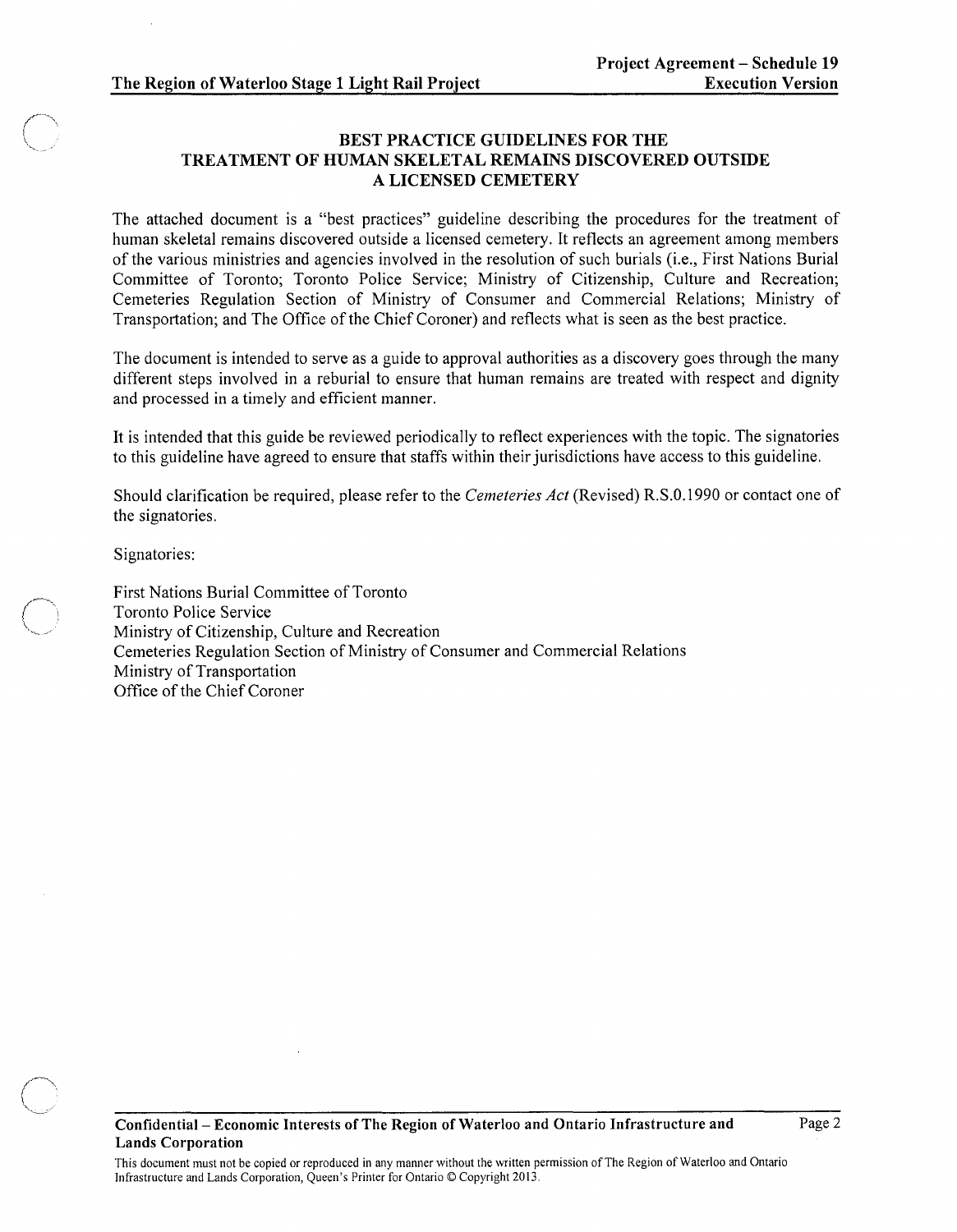#### The Discovery of Human Remains - Best Practices

### Introduction

The following is designed to assist all those involved in responding to and addressing discoveries of human skeletal remains outside of a licensed cemetery. The advice is presented as a series of best practices among the many overlapping interests and jurisdictions of several ministries, agencies, police services and other government bodies that are triggered when human skeletal remains are uncovered. This approach has been developed with the support and approval of the First Nations Burial Committee of Toronto. The practices outlined here are equally applicable to discoveries of human remains across Ontario.

These best practices support the existing regulatory and statutory mechanisms in Ontario. Responsibility for a burial passes through a number of jurisdictions (i.e., Police, Coroner, Cemeteries Regulation Section) and the intent of this document is to ensure this flow is effective and seamless. This information should be read along with the attached flow chart outlining the mandatory process to be followed under existing statutes. Although the flow chart describes the process as being linear, in many instances events can and do happen simultaneously.

# A Note on Public Notification:

Getting through the entire discovery and disposition process when human remains are found will see the authority of the issue shift among several agencies. As such, until all investigations have been carried out and the disposition resolved, formal press releases or contacting the media should only occur if all affected authorities have concurred (i.e. police, coroner and Cemeteries Registrar). In addition, after all investigations have been completed, the concerns of the landowner and group acting as representative for the deceased (e.g. First Nation) should be considered before media contact. Premature media notification, particularly prior to having accurate identification of the deceased, will lead to misinformation, misplaced concerns being raised, and potentially a hardening of attitudes. This can make a final disposition agreement more difficult to reach.

Any media interest should be directed to the agency that has authority over the burial site at the time of the media contact (i.e. police, Coroner's Office or Cemeteries Registrar). Media photography of the remains should be avoided: a publicly displayed photograph of skeletal remains is both disrespectful to the deceased and offensive to representatives for the deceased.

# A Note on Archaeology:

It is important to note that the discovery of human remains will occur in two basic contexts: either through accidental discovery by an individual in unexpected circumstances, or through discovery as part of an archaeological examination/excavation of a locale by a trained archaeologist, licensed by the Ministry of Citizenship, Culture & Recreation (MCzCR) under the *Ontario Heritage Act.* In the latter case, the archaeologist will possess the skills, knowledge and expertise to assist both the police and coroner in determining the age of the interment, as well as to assist the landowner in generating the information the Cemeteries Registrar will require to determine the nature, extent and cultural affiliation of the persons buried. His or her presence at the front end of the discovery process will greatly aid all authorities in making quick and accurate determinations, and as such should be relied on as much as possible in such circumstances.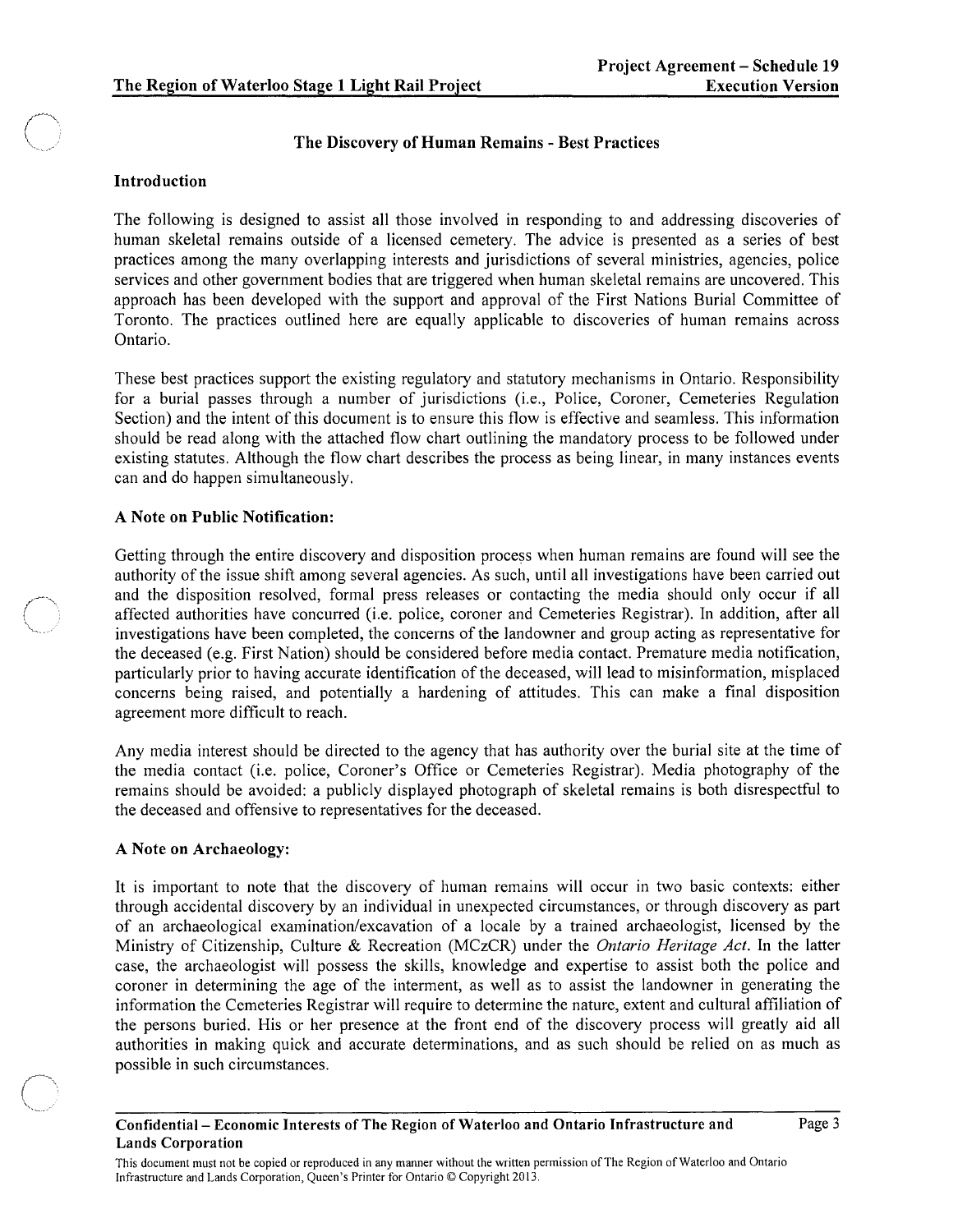### Under the *Coroner's Act*

1. A person finding skeletal material may first contact staff in an agency other than the police or coroner (e.g. MCzCR or Ministry of Consumer & Commercial Relations [MCCR] staff). When that occurs, the person is to be immediately instructed to report the find to the local police or coroner. An appropriate contact list (e.g. Regional Coroner's offices) should be maintained by all agencies that may be first contacted about such a discovery.

2. When the police are first contacted they will attend the scene, protect the site and contact the local coroner. The coroner, or the police on behalf of the coroner, will conduct an investigation to determine if: a) the skeletal material is human and b) if the site represents a crime scene. The investigators will need to obtain all the information required to make a determination. However, efforts should be made at this stage to minimize site disturbance. All bone and associated grave goods still embedded in the ground should not be disturbed unless removal is essential for the coroner to make a determination. Poking, pulling, and digging up the bone in an uncontrolled manner can quickly destroy critical data essential to making accurate identifications.

3. Whenever possible, the police and coroner should seek the assistance of an archaeologist in conducting the investigation. This is especially critical since burials are archaeological deposits in their own right, and are often found as part of more extensive archaeological deposits. As such, confirming an association of the burial with a surrounding archaeological site will help determine whether or not the remains are part of a crime scene. Also, the archaeologist can help ensure that the larger heritage resource is not destroyed or damaged during investigation of the skeletal material. MCzCR staff can sometimes be called on to visit the scene with the police.

4. Archaeologists will consider issues such as the condition and discoloration of the bone, presence of artefacts around the discovery site, and knowledge of known archaeological sites in the area to determine chronological (and cultural) associations. If intact deposits are examined, features such as the presence/absence of a coffin, depth of remains, position of body, presence of grave goods, etc., will also assist the determination.

5. When skeletal material is found and it is not readily obvious that this material is either a burial or crime scene, coroners will often employ the services of a physical anthropologist or osteologist to examine the bone in detail. While the coroner requires only a basic determination of age (i.e. recent vs. historic/ancient) and nature of the interment, the physical anthropologist's study can also determine cultural affiliation (based on the presence/absence of specific skeletal traits), age of the individual at death, sex, and even funerary practices. This information will be essential for both the Cemeteries Registrar's investigation, as well as for the deceased's representative in determining the appropriate reinterment requirements. As such, latitude in allowing the physical anthropologist to complete a full, basic descriptive analysis of the skeletal material as a part of the coroner's investigation will greatly aid in addressing remaining issues associated with this process.

6. When the Coroner is satisfied the discovery site is not a crime scene, it is essential that he/she notifies the Registrar of Cemeteries of the discovery, and passes along any relevant information (e.g. contacts, results of any analyses, etc.). It is also essential that the landowner understand that he/she will need to preserve and protect the site from the point when the police are no longer involved, and until a disposition is made under the *Cemeteries Act.*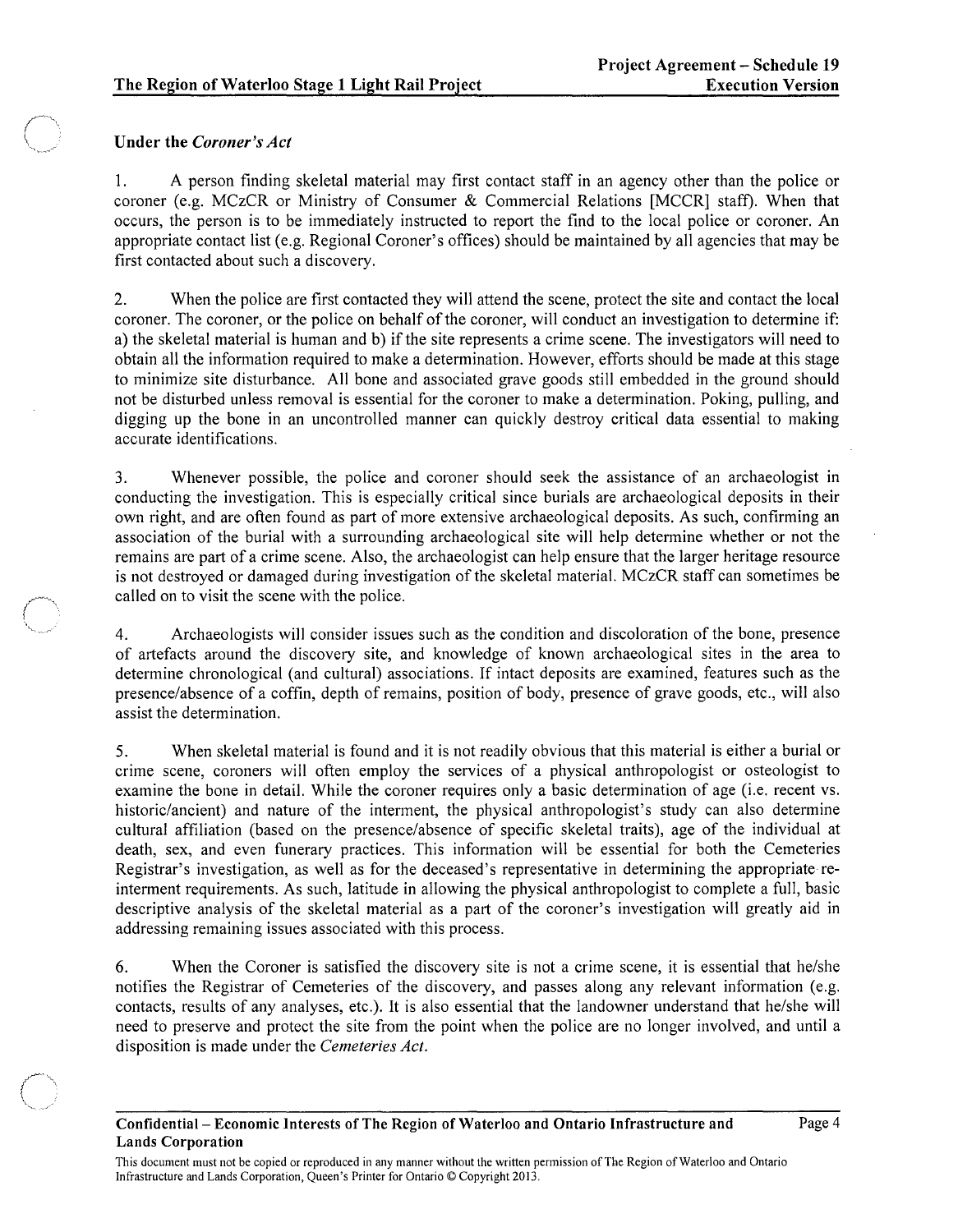# \~,-,.~ Under the *Cemeteries Act*

 $\mathcal{L} \subset \mathbb{R}^n$ 

"-..~

1. Under the *Cemeteries Act* the Registrar will be required to determine and formally declare what the locale is: either an irregular burial site (unintentional interment), or an unapproved cemetery or unapproved Aboriginal Peoples cemetery. When the information is not already in hand (i.e. based on archaeological findings or the results of the coroner's investigation) the landowner normally will be required to undertake an investigation. Such an investigation will generate the information necessary for the Registrar to make an accurate declaration.

2. In most cases, such investigations will be undertaken by a licensed and qualified archaeologist hired by the landowner. MCzCR ensures that the Cemeteries Registrar has a current list of such licensees which can be made available to the landowner.

3. The intent of the investigation is to provide the Cemeteries Registrar with, the data necessary to make a declaration. As such, burial investigations will minimize normal archaeological fieldwork and reporting requirements. It will be determined following the Registrar's declaration and disposition agreement reached between landowner and deceased's representative whether disinterment is necessary.

4. The investigation for the Registrar must determine whether or not the interment(s) were intentional, and the basis on which this is made, the cultural affiliation of the deceased, and the defined limits of the area containing burials, the style and manner in which the remains are interred, and a description of the artefacts determined to form part of the burial site. It may also be necessary to determine the exact number of discrete burials present in the area. Excavation methods should maximize recovery of this data, while minimizing disturbances to the remains. Recording should also be limited to that required by the Registrar (e.g. emphasis on mapping location of burials in relation to property lines, existing structures, or other reference points). MCzCR will advise licensed archaeologists of the appropriate archaeological methods.

5. During the investigation, the remains must be treated with respect and care. All artefacts found in the burial are to be considered grave goods, and should be treated as part of the burial, and kept with the skeletal remains. Burials must not be unnecessarily exposed to the elements or to casual viewing, and must be covered over as soon as possible following identification. The landowner continues to be responsible for preserving and protecting the site during this investigation, and until a disposition is made under the *Cemeteries Act.* 

6. At the conclusion of the investigation a report must be submitted to the Registrar. This report will need to include the information required in Point 4. For sites that date to the last 200 years, historical research (e.g. land title search, newspapers, local informant interviews, etc.) may be required to answer some of the information points outlined in Point 4. This report wilI also serve to address the archaeologist's reporting requirements for the license issued by MCzCR under the *Ontario Heritage Act.* 

7. Once the Registrar can make a declaration, and the locale is determined to be an unapproved cemetery, he/she wilI locate a representative for the deceased. If the locale is an unapproved Aboriginal Peoples cemetery, the Registrar will contact the nearest First Nation Government. Another community of Aboriginal People whose members have a close cultural affinity to the interred person may also act as representative. As well, if agreed-to and established before-hand, a designated '''Burials Committee" can serve as the first point of Aboriginal contact for the Registrar. If the burial is non-aboriginal, the Registrar will attempt to find a representative through media notification. Where no descendant is found, a representative of the same religious denomination as the person buried can act for the deceased.